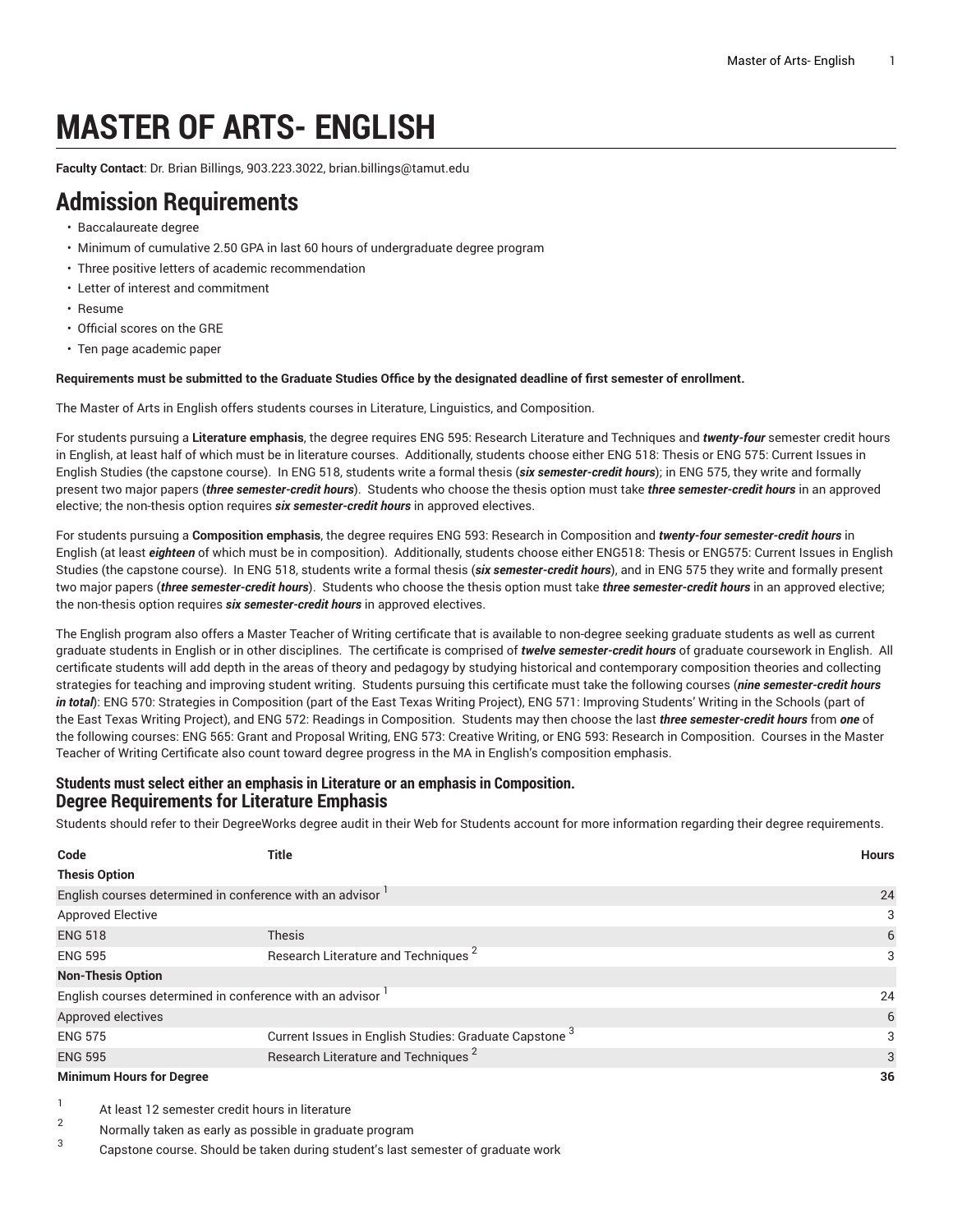### **Degree Requirements for Composition Emphasis**

| Code                                                                  | Title                                                             | <b>Hours</b> |
|-----------------------------------------------------------------------|-------------------------------------------------------------------|--------------|
| <b>Thesis Option</b>                                                  |                                                                   |              |
| English Courses determined in conference with an advisor <sup>4</sup> | 24                                                                |              |
| <b>Approved Elective</b>                                              |                                                                   | 3            |
| <b>ENG 518</b>                                                        | <b>Thesis</b>                                                     | 6            |
| <b>ENG 593</b>                                                        | Research in Composition <sup>5</sup>                              | 3            |
| <b>Non-Thesis Option</b>                                              |                                                                   |              |
| English Courses determined in conference with an advisor <sup>4</sup> | 24                                                                |              |
| <b>Approved Electives</b>                                             |                                                                   | 6            |
| <b>ENG 575</b>                                                        | Current Issues in English Studies: Graduate Capstone <sup>6</sup> | 3            |
| <b>ENG 593</b>                                                        | Research in Composition <sup>5</sup>                              | 3            |
| <b>Minimum Hours for Degree</b>                                       | 36                                                                |              |

#### 4 Student must complete at least 18sch in composition

5 Student will normally take this course during their first spring term in the program

6 Capstone course. Should be taken during student's last semester of graduate work

# **Graduate Courses in English**

#### **ENG 518. Thesis. 1-6 Hours.**

A master's thesis is the written result of a thorough and systematic study of a significant issue. The thesis identifies the issue, tackles significant assumptions in a critical field, explains the contribution to the field, and offers a conclusion. The finished product is original, documents critical and independent thinking, appropriate organization and format, and thorough documentation. An oral defense of the thesis is required. NOTE: Students may take no more than 6 semester credit hours in Thesis.

#### **ENG 555. Linguistics. 3 Hours.**

This course offers an introduction to principles of how language develops, changes and functions. The course focuses on the differences among world languages, the history of the English language, and analysis of modern English phonology, morphology and syntax (sound, units of meaning, word order).

#### **ENG 565. Grant and Proposal Writing. 3 Hours.**

This course introduces students to the grant writing and proposal writing processes, especially as they pertain to literacy funding opportunities at the K-12 levels. Students will learn the discourse of grant writing, research funding sources, navigate the conventions of the genre, and practice how to address these rhetorical situations effectively.

#### **ENG 570. Strategies in Composition. 3 Hours.**

Reading recent studies of the composing process, students evaluate strategies for teaching composition, including remedial and creative writing. In addition, each student researches an area of special interest within the field of composition studies, writes a review of this research, and presents a summary of finding in an oral presentation to the class. Cross listed with ED 570. Prerequisite: Instructor permission is required. Corequisite: ENG 571.

#### **ENG 571. Improving Students' Writing in the Schools. 3 Hours.**

Students analyze current research in composition and writing across the curriculum, with special emphasis upon the theoretical approach developed by the National Writing Project. Further, after researching an area of special interest, each student applies theoretical principles by developing a unit of instruction and presenting a demonstration lesson. Cross listed with ED 571. Prerequisite: Instructor permission is required. Corequisite: ENG 570.

#### **ENG 572. Readings in Composition. 3 Hours.**

This course offers students the opportunity to explore a wide range of theoretical composition strategies and help them formulate praxis for their own teaching of composition and/or their own writing.

#### **ENG 573. Graduate Creative Writing. 3 Hours.**

This course promotes the development of creative writing skills by introducing advanced concepts and exercises for writing creative nonfiction, poems, plays, and short stories.

#### **ENG 575. Current Issues in English Studies: Graduate Capstone. 3 Hours.**

This course constitutes a practicum in which students conduct an in-depth study of topics in English language, literature, or composition through traditional or applied research. Students write two capstone papers on approved topics that are appropriate for submitting to academic journals.

#### **ENG 580. Seminar in Literature. 3 Hours.**

This course offers an examination of an individual author or group of authors, the study of a literary theme, or the study of a particular genre. It may be repeated when topics vary.

#### **ENG 589. Individual Study. 3 Hours.**

This course provides individual instruction. Students may repeat the course when topics vary.